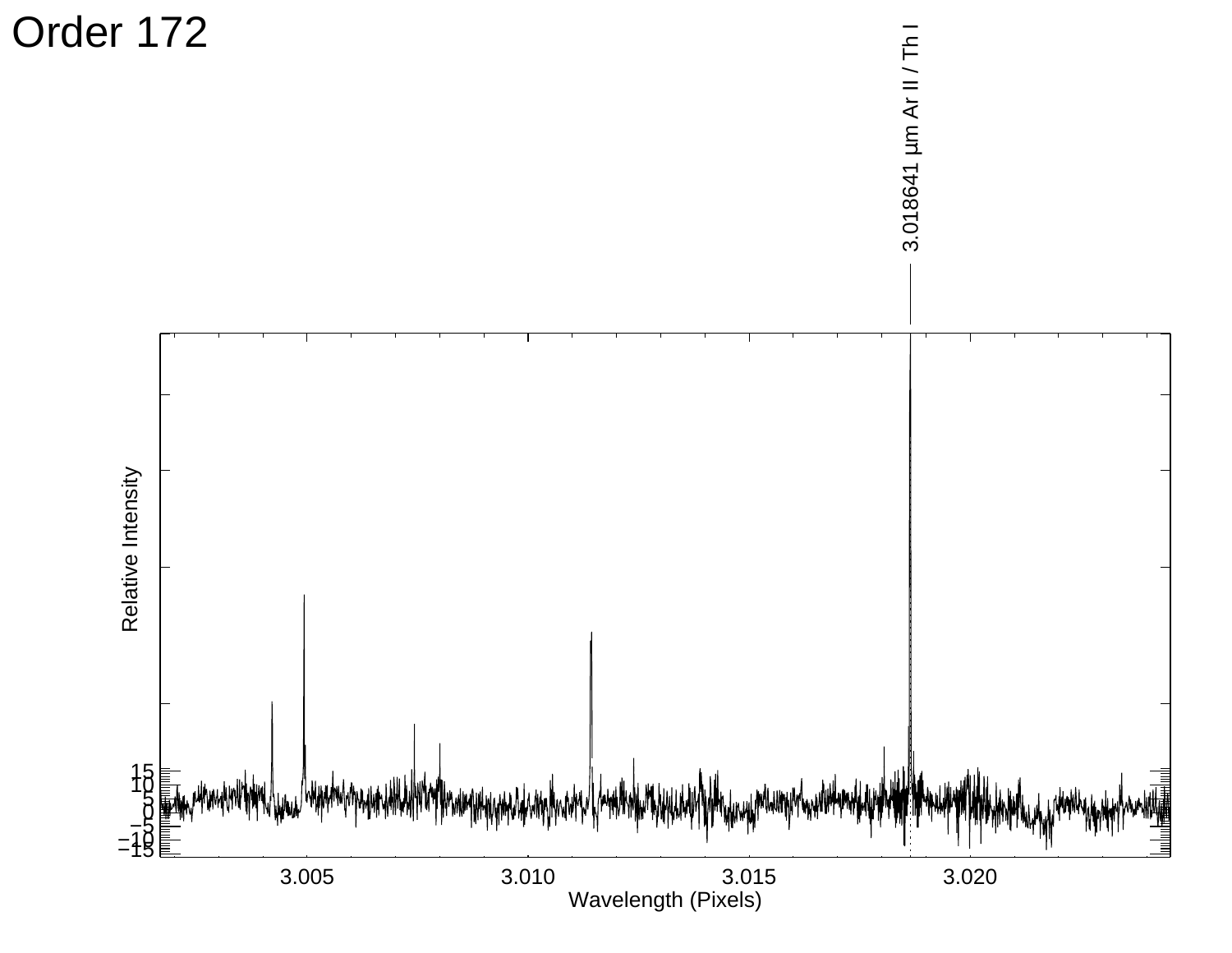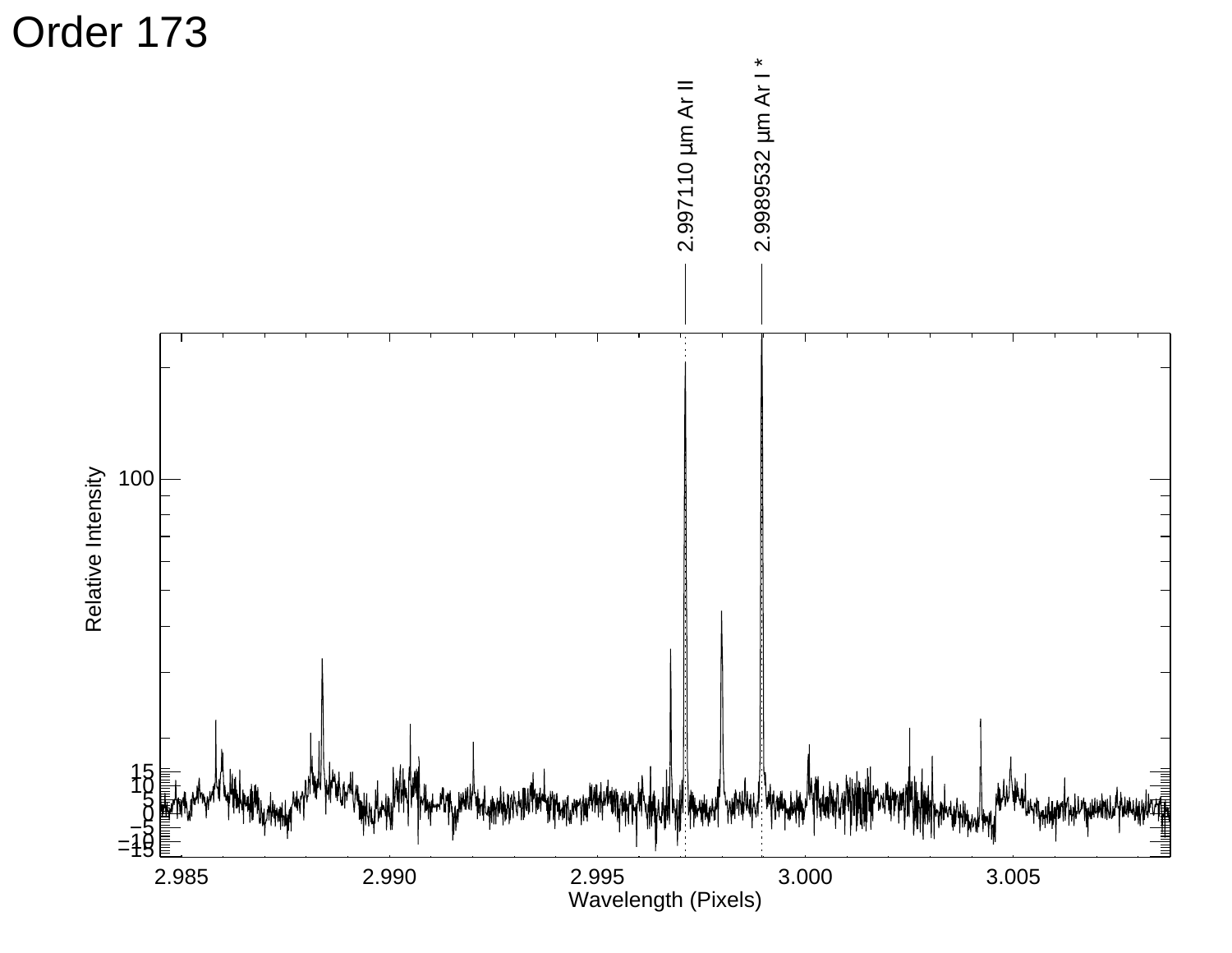Order 174

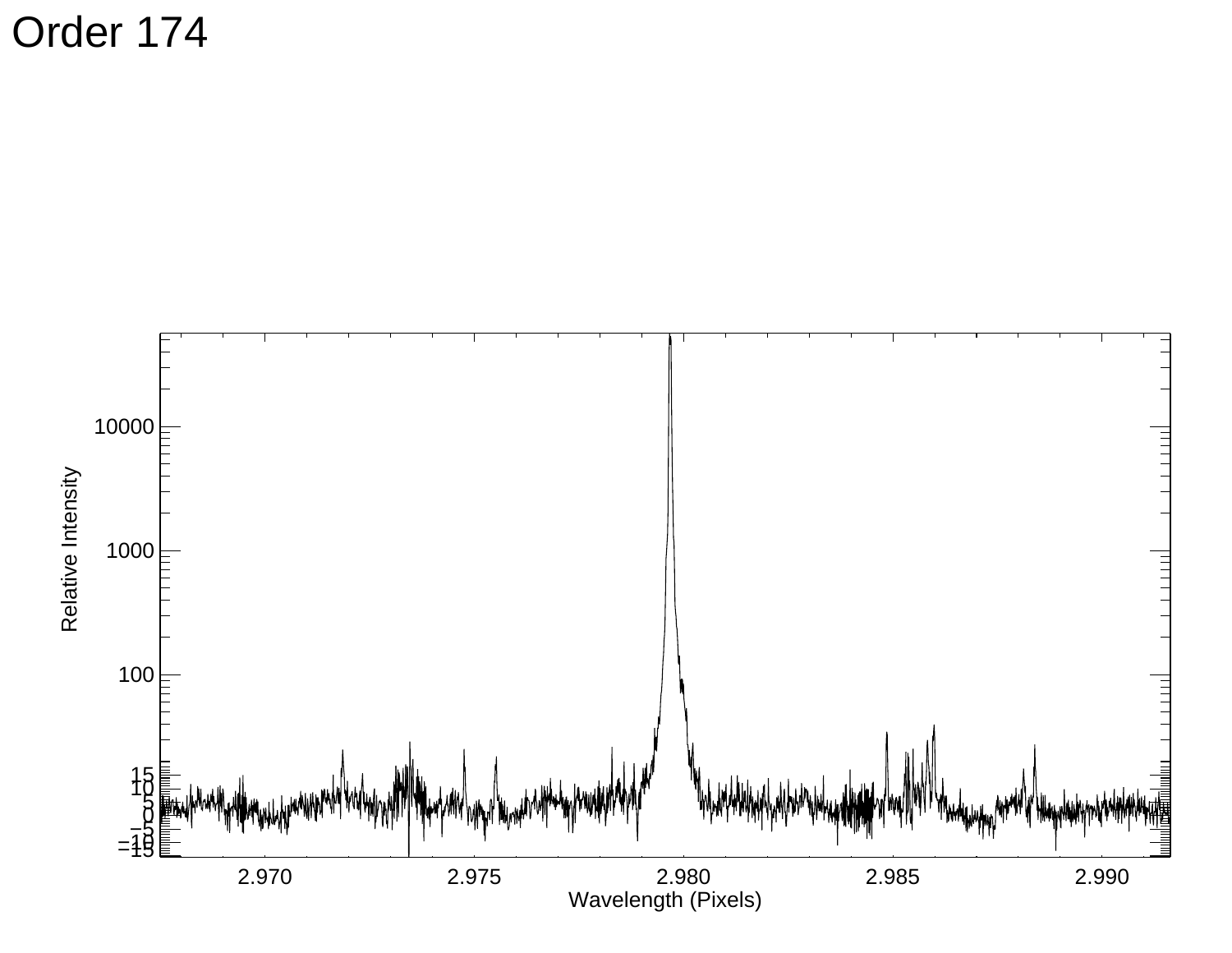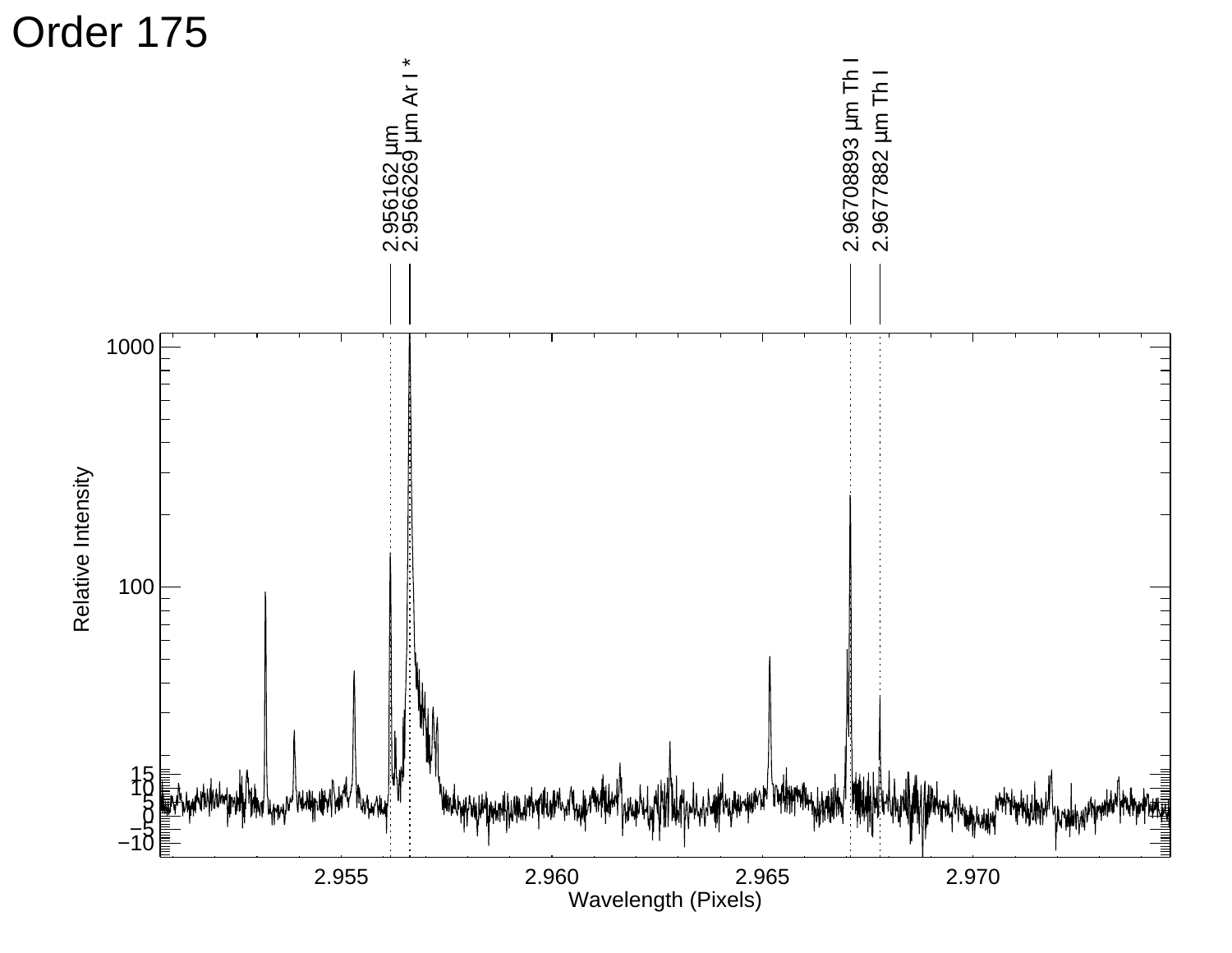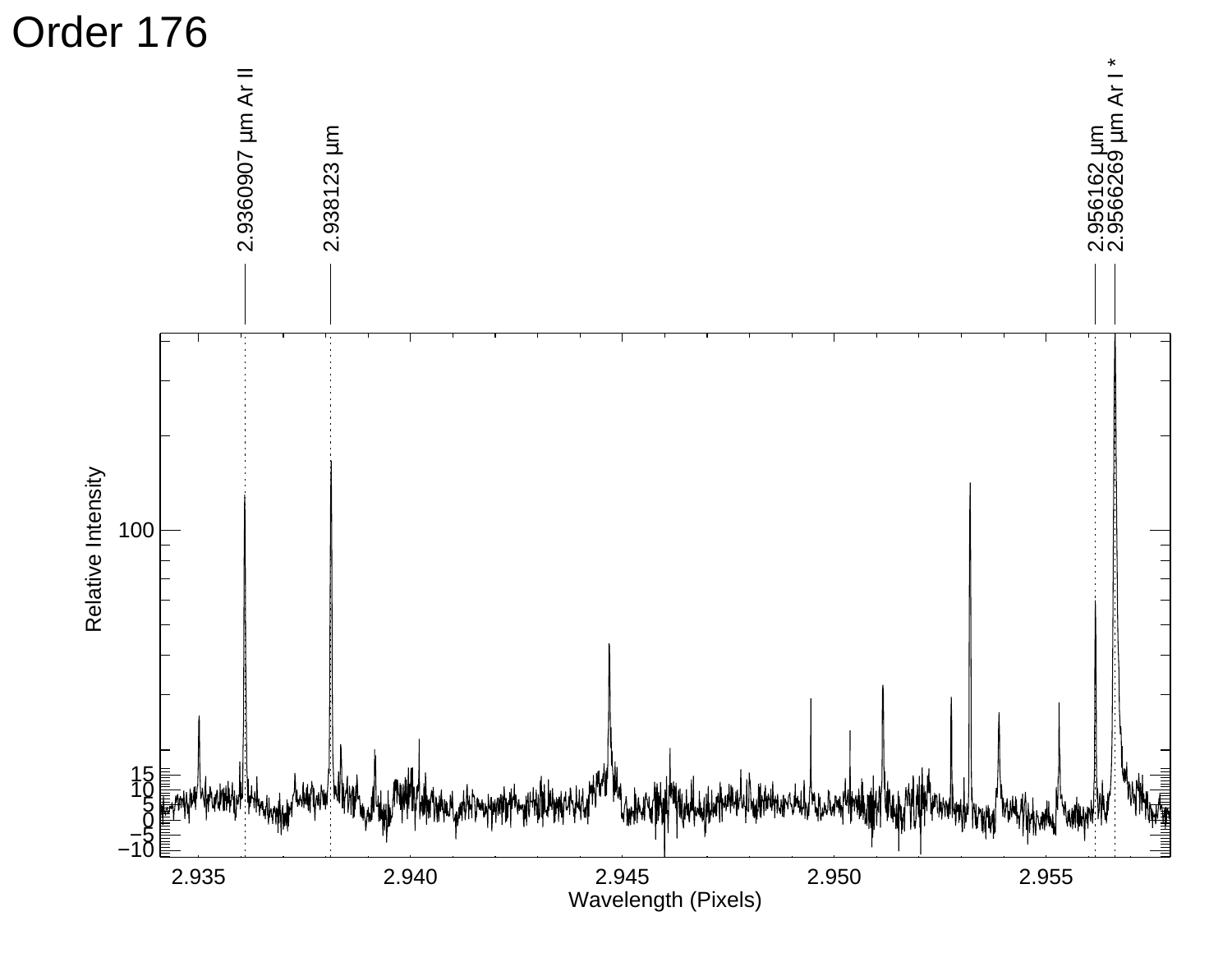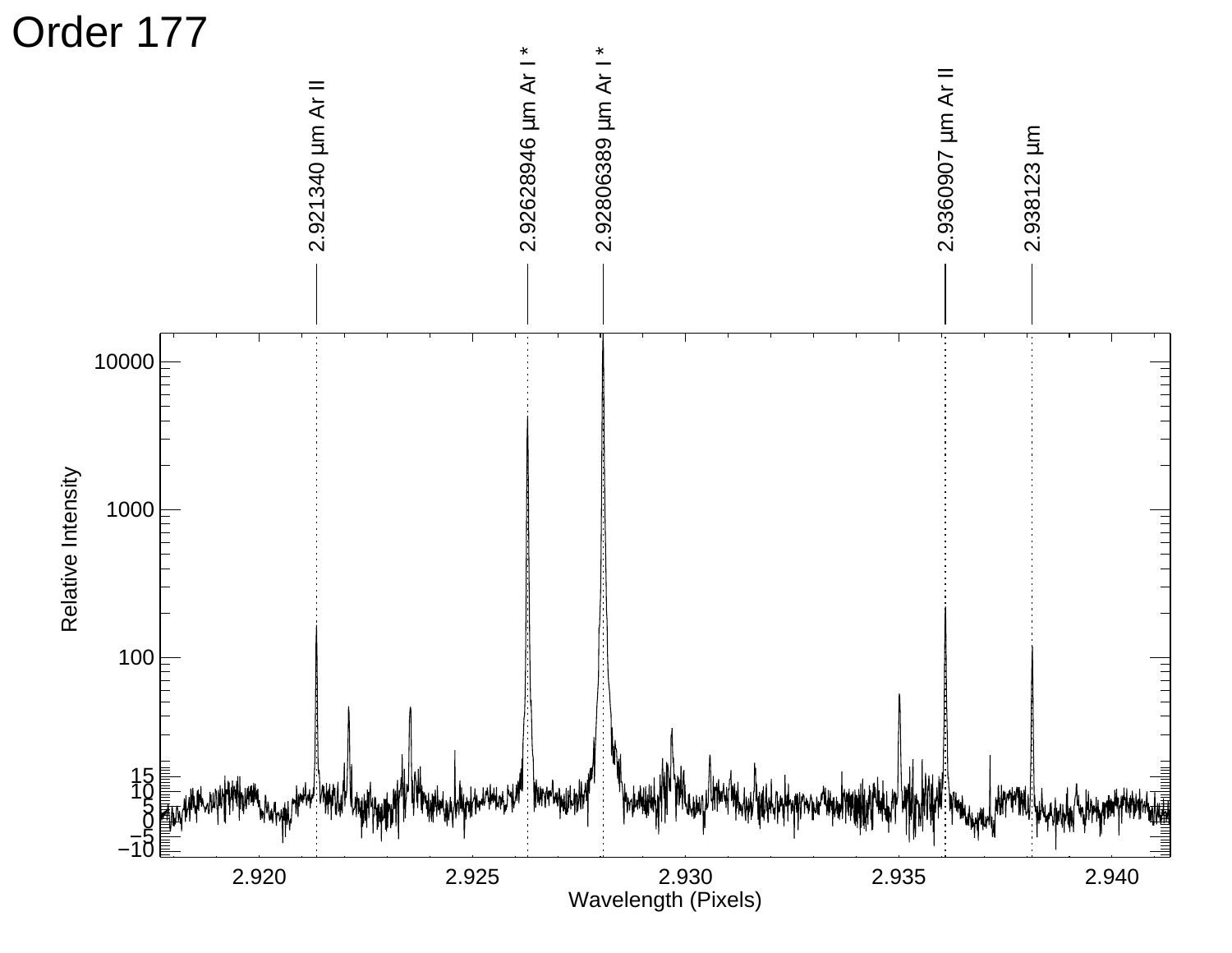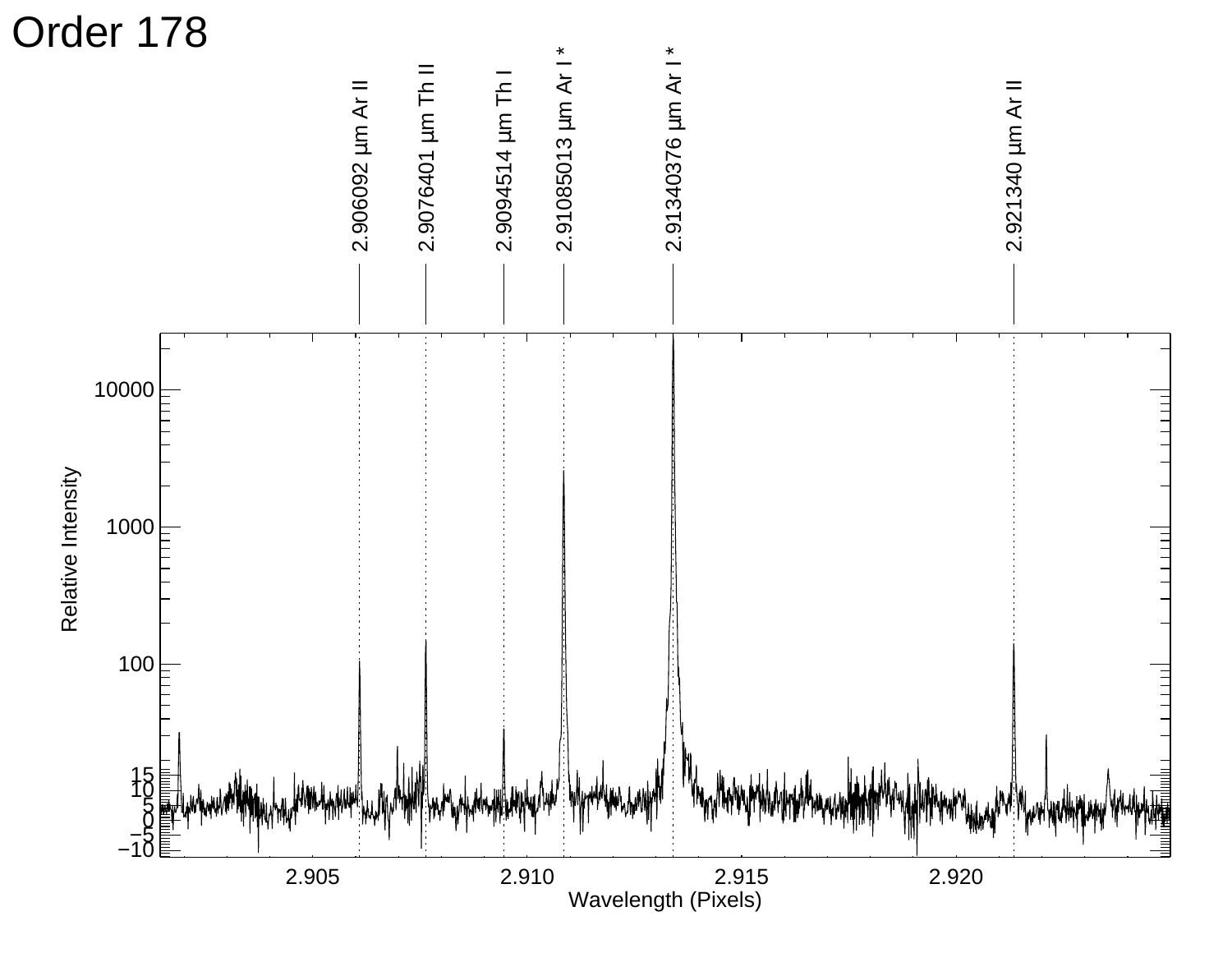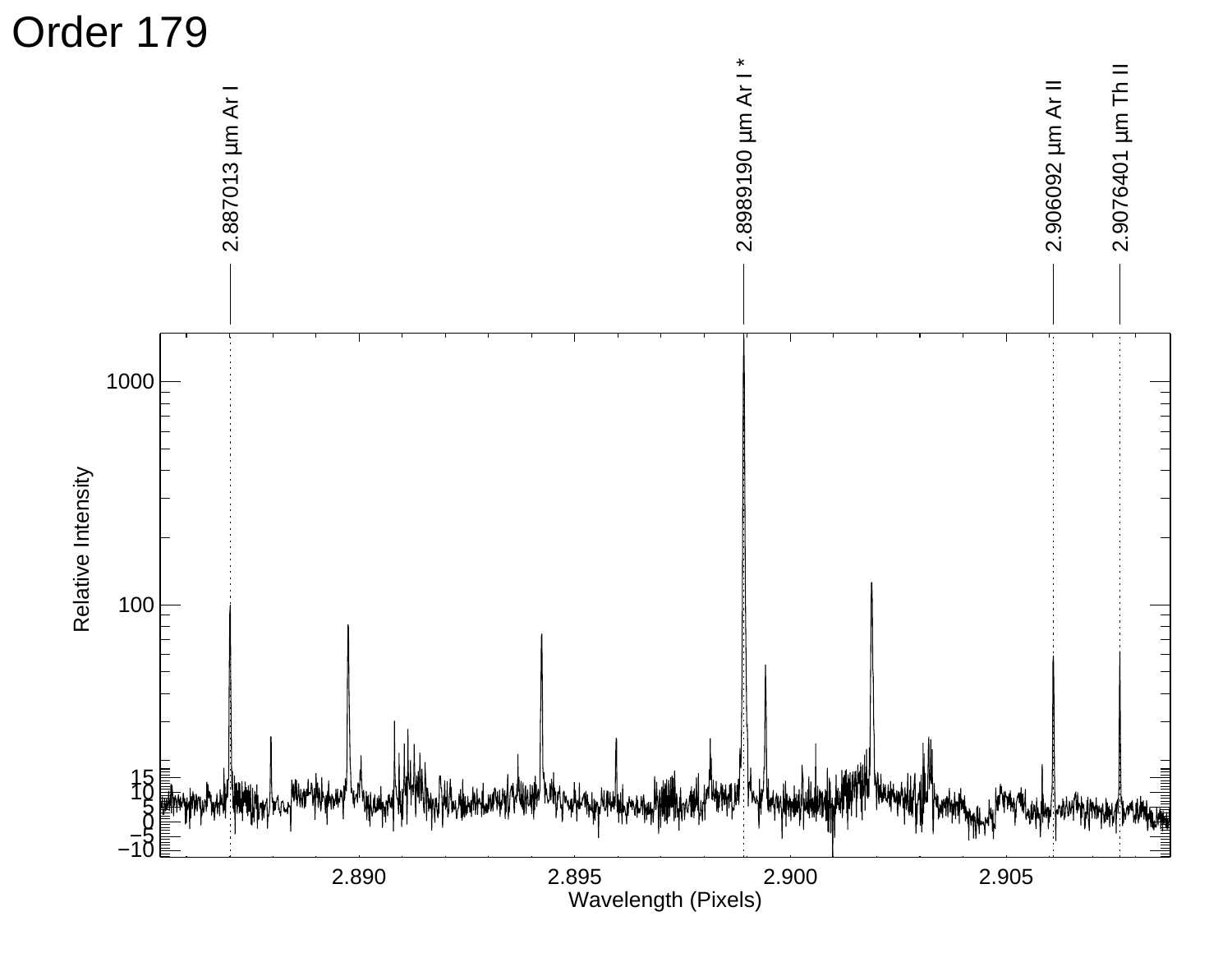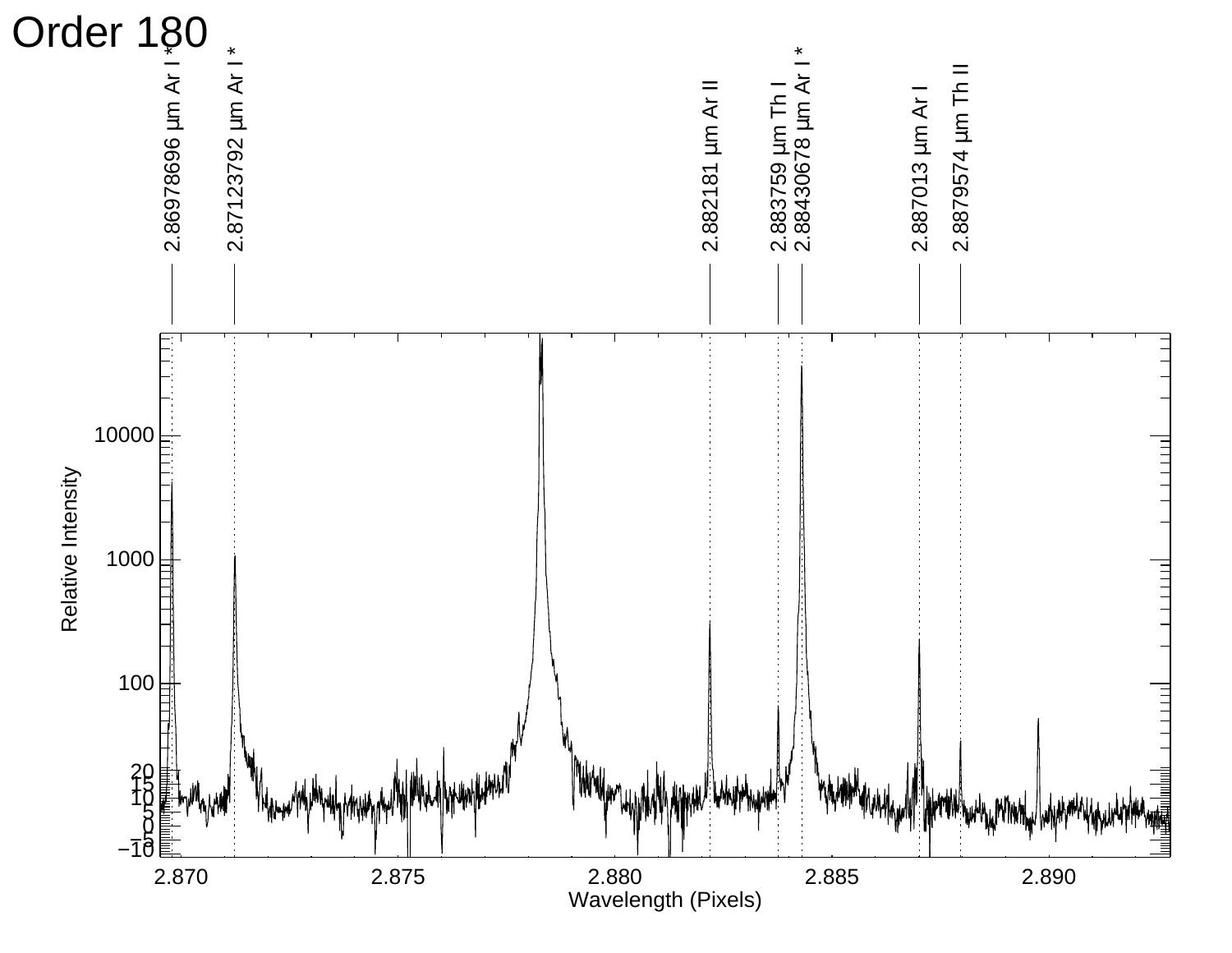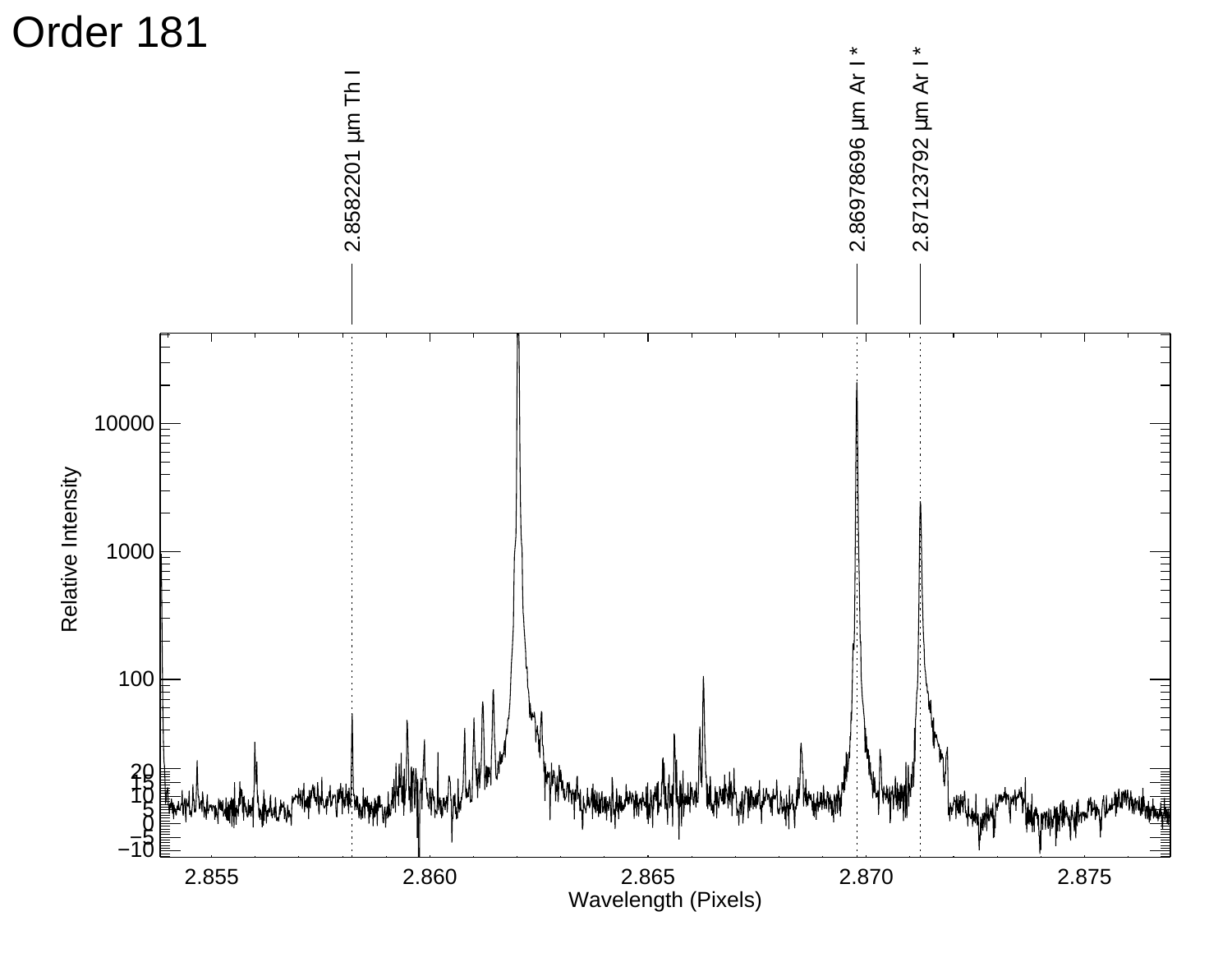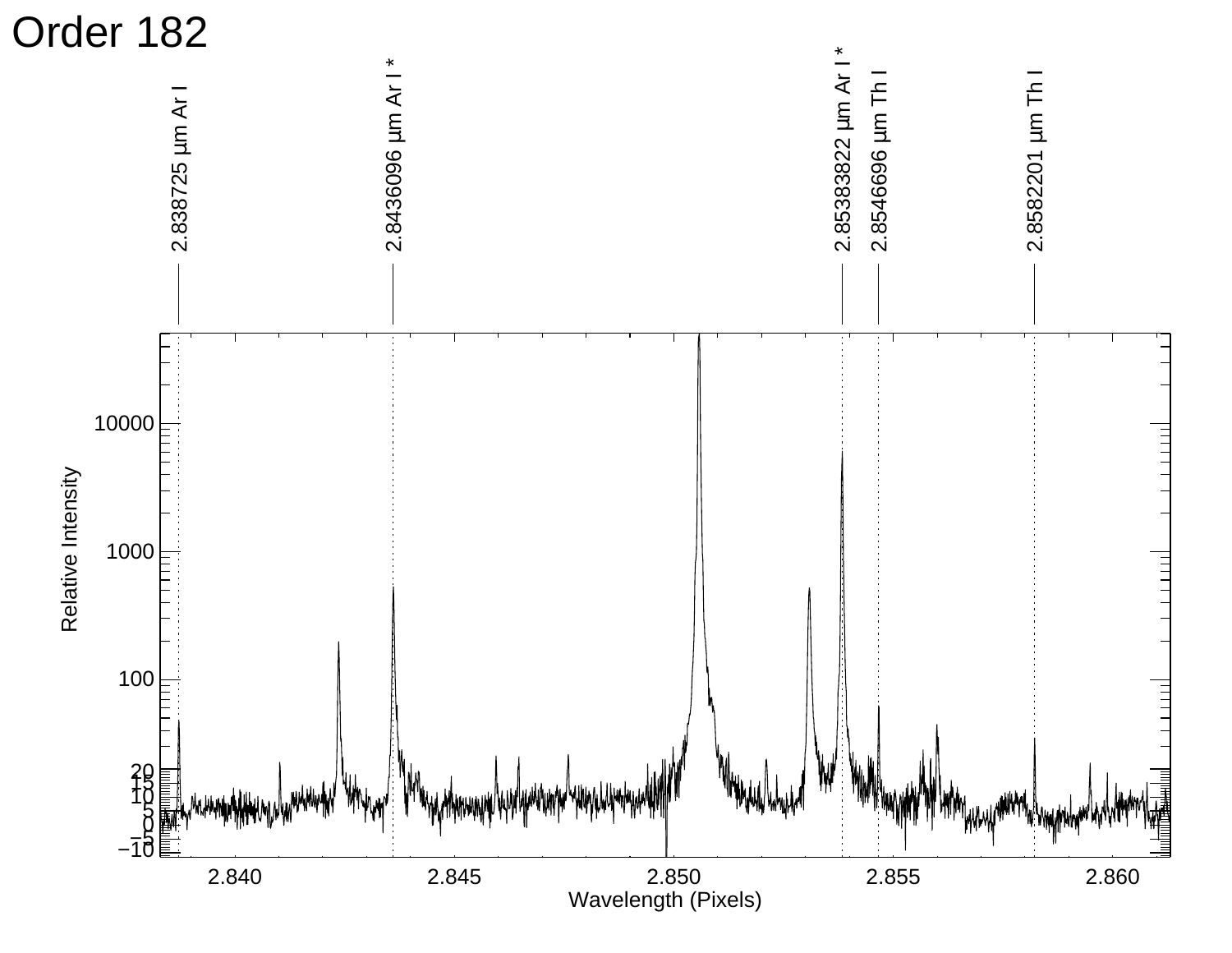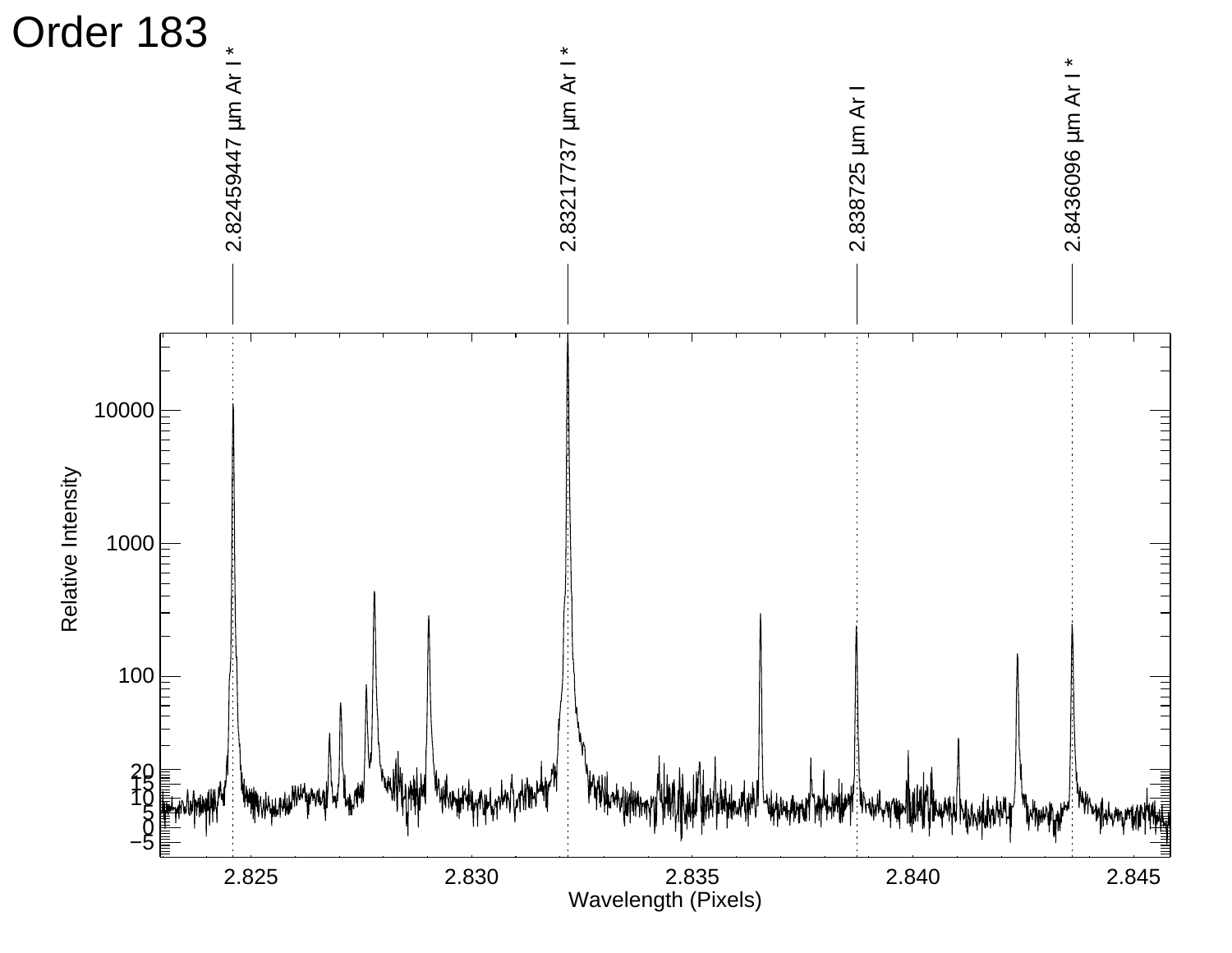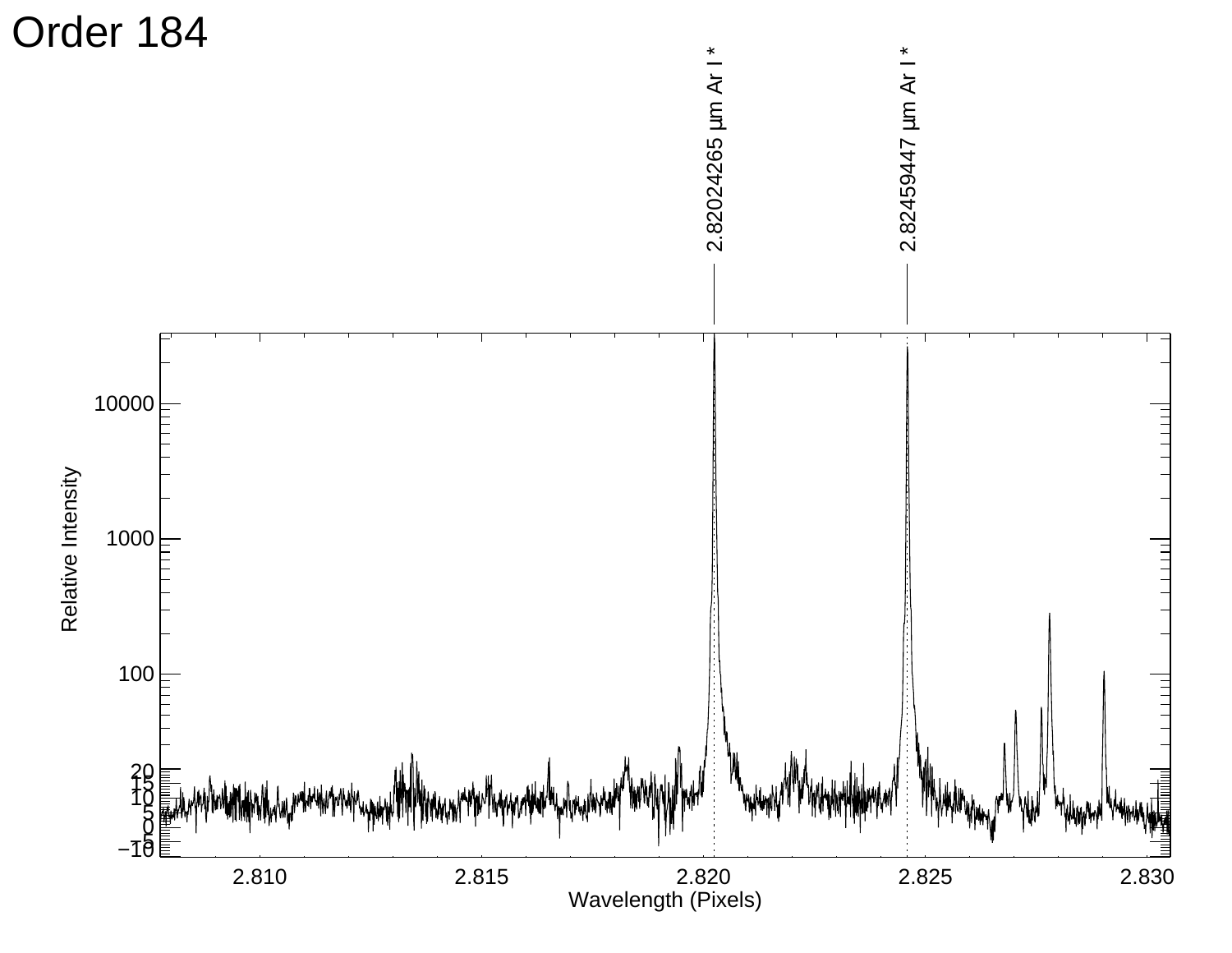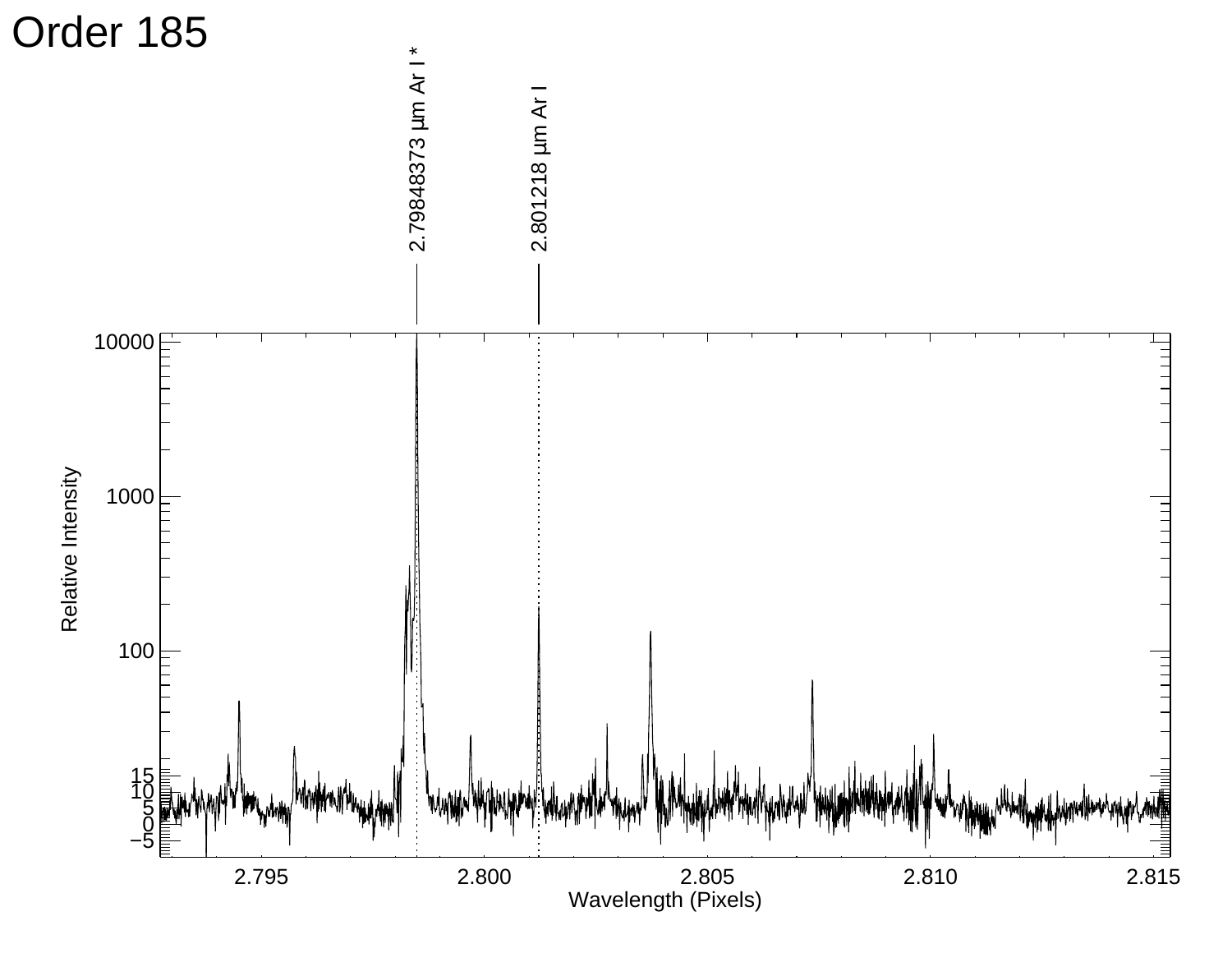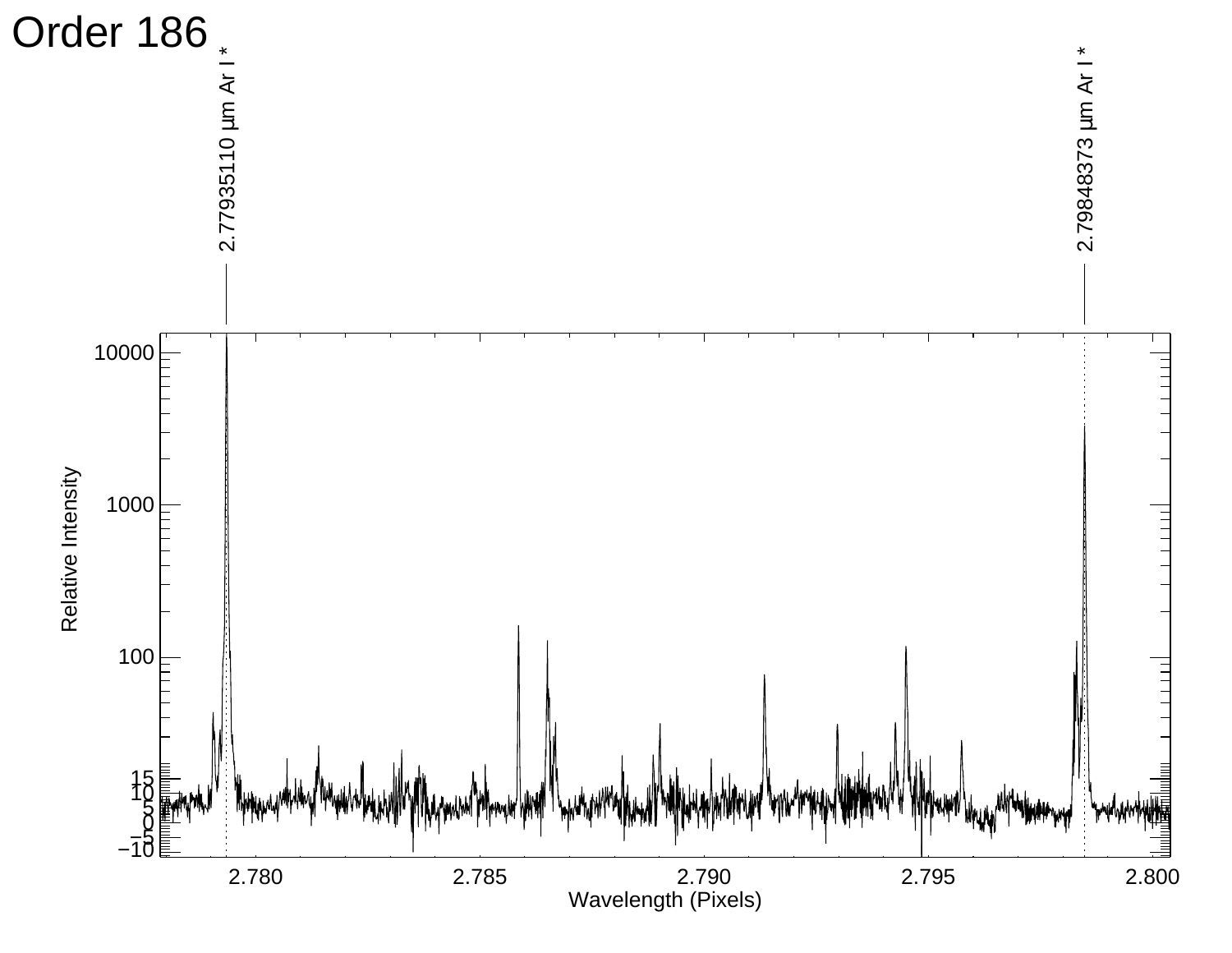